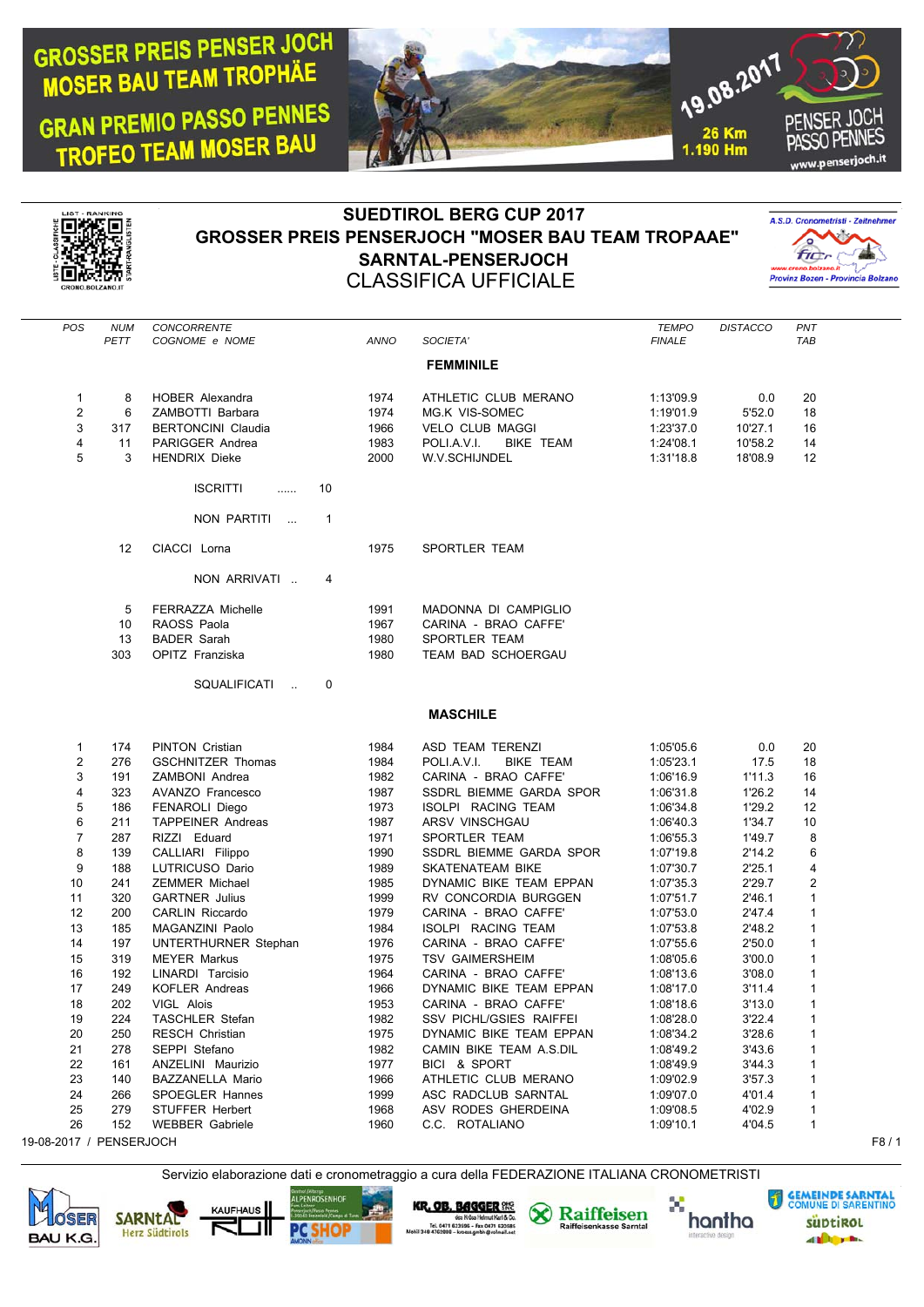| POS | <b>NUM</b> | CONCORRENTE              |      |                                 | <b>TEMPO</b>  | <b>DISTACCO</b> | PNT          |
|-----|------------|--------------------------|------|---------------------------------|---------------|-----------------|--------------|
|     | PETT       | COGNOME e NOME           | ANNO | SOCIETA'                        | <b>FINALE</b> |                 | <b>TAB</b>   |
| 27  | 286        | <b>GUFLER Alexander</b>  | 1983 | SC MERAN ZORZI KÄLTETEC         | 1:09'13.9     | 4'08.3          | $\mathbf{1}$ |
| 28  | 246        | <b>GOETSCH Markus</b>    | 1972 | DYNAMIC BIKE TEAM EPPAN         | 1:09'15.5     | 4'09.9          | $\mathbf{1}$ |
| 29  | 108        | <b>HERMLE Arthur</b>     | 1961 | RV SPAICHINGEN                  | 1:09'27.5     | 4'21.9          | $\mathbf{1}$ |
| 30  | 289        | PICCINA Simone           | 1975 | SPORTLER TEAM                   | 1:09'45.1     | 4'39.5          | $\mathbf{1}$ |
| 31  | 122        | <b>HALLER Bernhard</b>   | 1967 | ARBOE BIKE POINT INNSBR         | 1:10'11.2     | 5'05.6          | $\mathbf{1}$ |
| 32  | 270        | NUSSBAUMER Juergen       | 1987 | ASC RADCLUB SARNTAL             | 1:10'43.5     | 5'37.9          | $\mathbf{1}$ |
| 33  | 105        | HAINZ Joachim            | 1970 | RSV HACHINGER TAL               | 1:10'49.0     | 5'43.4          | $\mathbf{1}$ |
| 34  | 190        | RIGATTI Alessandro       | 1984 | SKATENATEAM BIKE                | 1:10'58.2     | 5'52.6          | 1            |
| 35  | 126        | <b>WIENICKE Roman</b>    | 1975 | ARBOE BIKE POINT INNSBR         | 1:11'04.8     | 5'59.2          | $\mathbf{1}$ |
| 36  | 290        | PELLEGRINI Luca          | 1969 | G.S. ALTO ADIGE - SV SU         | 1:11'30.4     | 6'24.8          | $\mathbf{1}$ |
| 37  | 210        | <b>LUGGIN Norbert</b>    | 1978 | KSV FOR FUN CYCLING TEA         | 1:11'48.5     | 6'42.9          | 1            |
| 38  | 252        | <b>MARASCA Oskar</b>     | 1970 | DYNAMIC BIKE TEAM EPPAN         | 1:11'52.7     | 6'47.1          | $\mathbf{1}$ |
| 39  | 274        | <b>PLATTNER Guenther</b> | 1971 | POLI.A.V.I.<br><b>BIKE TEAM</b> | 1:11'55.3     | 6'49.7          | $\mathbf{1}$ |
| 40  | 302        | <b>SACCOMAN Roberto</b>  | 1970 | ASD BRAO CAFFE' UNTHER          | 1:12'06.1     | 7'00.5          | 1            |
| 41  | 251        | <b>BERNARD Nikolaus</b>  | 1958 | DYNAMIC BIKE TEAM EPPAN         | 1:12'17.8     | 7'12.2          | 1            |
| 42  | 209        | <b>BAGOZZI Paolo</b>     | 1986 | RV EDELROT LANA                 | 1:12'18.5     | 7'12.9          | $\mathbf{1}$ |
| 43  | 267        | SPOEGLER Simon           | 1999 | ASC RADCLUB SARNTAL             | 1:12'32.8     | 7'27.2          | 1            |
| 44  | 183        | <b>NESCI Davide</b>      | 1988 | <b>BREAN TEAM TRENTO</b>        | 1:13'13.2     | 8'07.6          | 1            |
| 45  | 322        | <b>BARZAN Davide</b>     | 1996 | BREAN TEAM TRENTO               | 1:13'40.9     | 8'35.3          | $\mathbf{1}$ |
| 46  | 128        | <b>ZOZIN Roland</b>      | 1966 | DYNAMIC BIKE TEAM EPPAN         | 1:14'14.7     | 9'09.1          | $\mathbf{1}$ |
| 47  | 258        | THURNER Erich Karl       | 1964 | ASC RADCLUB SARNTAL             | 1:14'36.0     | 9'30.4          | 1            |
| 48  | 222        | <b>DEMANEGA Arno</b>     | 1981 | REWEL-TEXMARKET TEAM            | 1:14'38.5     | 9'32.9          | $\mathbf{1}$ |
| 49  | 283        | Vito<br>AGNINI Giovanni  | 1977 | ASD TEAM ARES BZ                | 1:16'36.3     | 11'30.7         | 1            |
| 50  | 184        | <b>BEDESCHI Alberto</b>  | 1982 | TEAM LAPIERRE-TRENTINO          | 1:16'37.8     | 11'32.2         | $\mathbf{1}$ |
| 51  | 146        | <b>EGGER Norbert</b>     | 1969 | ASV JENESIEN SOLTNFLITZ         | 1:17'27.6     | 12'22.0         | $\mathbf{1}$ |
| 52  | 182        | <b>ROSA Patrick</b>      | 2000 | VERTICAL SPORT KTM TEAM         | 1:17'28.0     | 12'22.4         | 1            |
| 53  | 213        | WIESLER Egon             | 1981 | ARSV VINSCHGAU                  | 1:17'59.3     | 12'53.7         | $\mathbf{1}$ |
| 54  | 245        | SMANIOTTO Luca           | 1964 | DYNAMIC BIKE TEAM EPPAN         | 1:18'11.2     | 13'05.6         | 1            |
| 55  | 208        | <b>GRABER Guenther</b>   | 1971 | RV EDELROT LANA                 | 1:18'13.8     | 13'08.2         | 1            |
| 56  | 131        | <b>WEISS Thomas</b>      | 1972 | CANNONDALE GOBBI FSA            | 1:19'00.5     | 13'54.9         | 1            |
| 57  | 117        | <b>MOLL Markus</b>       | 1961 | RC BIKE POINT INNSBRUCK         | 1:19'05.4     | 13'59.8         | 1            |
| 58  | 104        | <b>NOCK Lukas</b>        | 1985 | <b>VOELS AM SCHLERN</b>         | 1:19'44.7     | 14'39.1         | 1            |
| 59  | 272        | <b>STUEFER Manuel</b>    | 1982 | ASC RADCLUB SARNTAL             | 1:19'51.9     | 14'46.3         | $\mathbf{1}$ |
| 60  | 318        | ZORZI Renzo              | 1953 | CARINA - BRAO CAFFE'            | 1:20'05.2     | 14'59.6         | $\mathbf{1}$ |
| 61  | 163        | MARZINOTTO Michele       | 1970 | BICI & SPORT                    | 1:20'11.0     | 15'05.4         | 1            |
| 62  | 162        | VALENTINI Silvano        | 1952 | BICI & SPORT                    | 1:20'33.3     | 15'27.7         | $\mathbf{1}$ |
| 63  | 310        | <b>BERNHARD Hubert</b>   | 1970 | RTC INNTAL                      | 1:22'11.3     | 17'05.7         | $\mathbf{1}$ |
| 64  | 223        | <b>SCHIEVENIN Fulvio</b> | 1956 | REWEL-TEXMARKET TEAM            | 1:23'34.8     | 18'29.2         | 1            |
| 65  | 284        | <b>MOSER Giuseppe</b>    | 1967 | <b>SC ALTAIR ASD</b>            | 1:26'01.8     | 20'56.2         | 1            |
| 66  | 172        | COMI Adriano             | 1949 | CIRC. AZIEND. CASSA RIS         | 1:26'23.5     | 21'17.9         | $\mathbf{1}$ |
| 67  | 316        | <b>KARL Roland Peter</b> | 1968 | RSV SEEROSE FRIEDRICHSH         | 1:26'53.6     | 21'48.0         | $\mathbf{1}$ |
| 68  | 120        | <b>KEMENATER Philipp</b> | 1987 | ASC RADCLUB SARNTAL             | 1:27'05.6     | 22'00.0         | 1            |
| 69  | 149        | <b>HUBER Peter</b>       | 1959 | ASV JENESIEN SOLTNFLITZ         | 1:27'30.4     | 22'24.8         | $\mathbf{1}$ |
| 70  | 261        | <b>GROSS Manfred</b>     | 1962 | ASC RADCLUB SARNTAL             | 1:27'56.4     | 22'50.8         | $\mathbf{1}$ |
| 71  | 271        | <b>INNEREBNER Alfons</b> | 1962 | ASC RADCLUB SARNTAL             | 1:28'28.6     | 23'23.0         | $\mathbf{1}$ |
| 72  | 130        | ZOEGGELER Martin         | 1960 | ASV JENESIEN SOLTNFLITZ         | 1:30'19.9     | 25'14.3         | $\mathbf{1}$ |
| 73  | 324        | MOSER Richard            | 1959 | ASC RADCLUB SARNTAL             | 1:30'52.5     | 25'46.9         | $\mathbf{1}$ |
| 74  | 116        | <b>HENDRIKS Patrick</b>  | 1967 | RTC DE PEDALEUR                 | 1:32'50.0     | 27'44.4         | $\mathbf{1}$ |
| 75  | 205        | <b>NETTIS Gianluca</b>   | 1974 | G.S. ZANOLINI BIKE PROF         | 1:53'28.5     | 48'22.9         | $\mathbf{1}$ |
| 76  | 312        | <b>SCHIAFFINO Carlo</b>  | 1966 |                                 | 3:09'59.9     | 2:04'54.3       | $\mathbf{1}$ |

ISCRITTI ...... 114

NON PARTITI ... 28

| 100 | ZIMMERMANN Richard        | 1964 | <b>RSG OSTALLGAEU</b>   |
|-----|---------------------------|------|-------------------------|
| 119 | <b>STEINER Franz</b>      | 1958 | RAD UNION ST.JOHANN     |
| 121 | <b>THURNER Peter</b>      | 1970 |                         |
| 132 | <b>MAYREGGER Guenther</b> | 1956 | ARBOE RTC INNTAL        |
| 133 | BORGOGNO Andrea           | 1979 | <b>TEAM TODESCO</b>     |
| 141 | <b>PLATTNER Andreas</b>   | 1966 | ASV JENESIEN SOLTNFLITZ |
| 144 | <b>THURNER Roland</b>     | 1968 | ASV JENESIEN SOLTNFLITZ |
| 150 | <b>ZENDRI Bruno</b>       | 1979 | ASD TEAM EXECUTIVE      |
| 159 | LUCIANER Stefano          | 1958 | ASD ABICI DAUNEX        |
| 166 | MAGGIONI Richard          | 1981 | & SPORT<br><b>BICL</b>  |
| 171 | DEMATTE' Jonathan         | 1985 | A.S.D. FM CYCLING       |
| 178 | <b>CARESIA Patrizio</b>   | 1964 | US LITEGOSA ASD         |
| 179 | GIUNCHI Luca              | 1967 | US LITEGOSA ASD         |
| 193 | DELLAGIACOMA Piergiorgio  | 1959 | CARINA - BRAO CAFFE'    |
|     |                           |      |                         |

19-08-2017 / PENSERJOCH F8 / 2